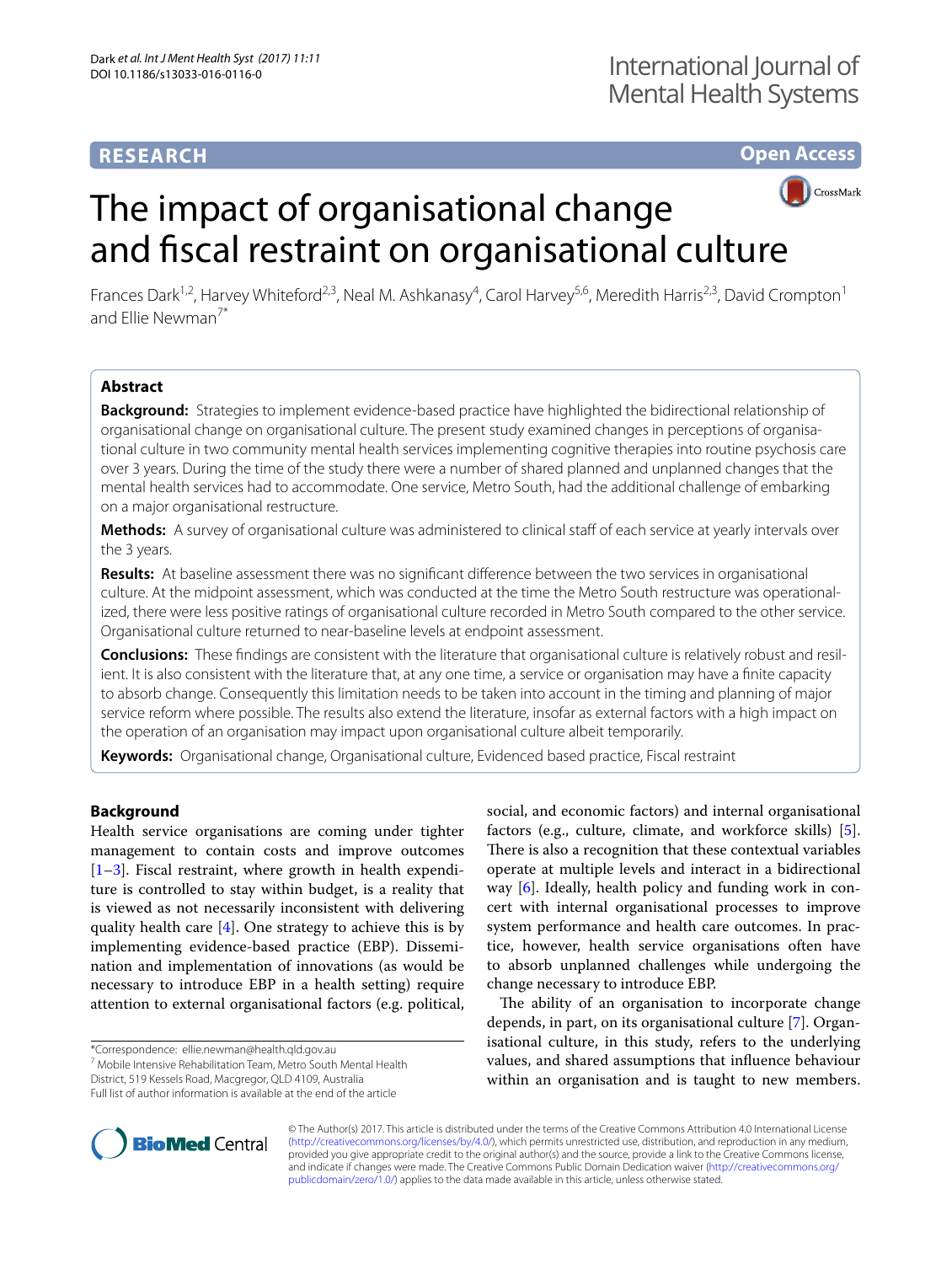[[8\]](#page-6-6). Proposed change dissonant to the prevailing organisational culture can present barriers or cause innovation to fail [[9\]](#page-6-7). To facilitate innovation, the literature points to the need to address the so called implementation drivers of organisational systems, workforce competence and capability and leadership [\[9](#page-6-7)]. Some organisational culture measures tap into related domains of leadership, communication, planning and perceived support of the work force [[10](#page-6-8)]. Implementation of system change occurs in stages and over time. It can be difficult to predict and to account for emergent challenges over the implementation period [\[9](#page-6-7), [11\]](#page-6-9). Planned change management processes will often take organisational culture into account, with attention to ensuring buy-in from staff to assist staged change [\[12](#page-6-10)]. Unplanned change, especially that arising from external forces, combined with limited organisational control and limited ability for proactive planning, can adversely impact organisational culture [[2,](#page-6-11) [9](#page-6-7)].

In the last 30 years there has been a focus on organisational culture as a possible malleable factor to address organisational performance [[13](#page-6-12)]. It has been suggested that organisational culture in mental health services influence work attitudes, staff retention and work performance [\[14\]](#page-6-13). In addition, organisational culture has been shown to influence the implementation of EBP in mental health services [\[15](#page-6-14)]. Despite this interest in organisational culture, there seems to be little evidence of an effective strategy to improve organisational culture [\[2](#page-6-11)].

The present study sought to examine changes in staff perceptions of organisational culture assessed at yearly intervals over a 3 year period in two public mental health services in Brisbane, Australia: Metro South Mental Health Service and Metro North Mental Health Service. The observation period corresponded to a number of planned and unplanned system changes (Table [1\)](#page-1-0).

#### **Organisational context**

Organisational context refers to the broad array of circumstances and characteristics operating within and upon a service system [\[5](#page-6-3)]. A further distinction can be made between internal organisational context, and external organisational context.

## *Internal organisational context*

The internal organisational context includes the structural aspects of the organisation as well as features of the workforce. Metropolitan health services in Brisbane comprise two sectors: Metro South and Metro North, with similar population, geographic, demographic features and socioeconomic profile. The Metro South Mental Health service serves a population of around 920,000, of which three thousand people have severe and persistent mental illness with complex needs. The area has high rates of socioeconomic disadvantage with 19.8% of people postponing mental health care because of cost [[16\]](#page-6-15). At the time of the present study, Metro North had a population of around 900,000 with a similar demographic profile [\[17\]](#page-6-16). The sector includes 12.5% of the population who are disadvantaged. There are also subregions of Metro North with particular disadvantage, poorer health outcomes and low socioeconomic status. The geographic areas cover inner metropolitan suburbs to semi-rural areas in both service districts.

Metro North Mental Health Service and Metro South Mental Health Service have developed different strategies to address issues of inequitable distribution of resources. In 2012, the Metro South Mental Health service reorganised along diagnostic/model of services lines. Seven academic clinical units were established: Rehabilitation, Psychosis, Mood, Aged care, Consultation/Liaison, Resource and Access and Child and Youth [[18\]](#page-6-17). This was an innovative organisational change aimed at addressing systemic issues in quality of service provision and optimal resource allocation. The aim of the restructure was to facilitate the adoption of EBP and to ensure more equitable distribution of resources throughout the service.

## *External organisational context*

The external organisational context refers to the factors operating outside the service; and includes the broader socio-political and economic circumstances influencing the operation of the service. During the period of implementation, a number of unpredicted external factors emerged, affecting both services; these were driven by decisions at the state and federal levels of government

<span id="page-1-0"></span>

|  | Table 1 Timeline of external organisational context changes occurring during the study period |  |  |  |
|--|-----------------------------------------------------------------------------------------------|--|--|--|
|  |                                                                                               |  |  |  |

| Date                     | <b>Issue</b>                                                                         |
|--------------------------|--------------------------------------------------------------------------------------|
| March 2012               | State Government change                                                              |
| <b>July 2012</b>         | Health change from centralised organisation to local health networks                 |
| September 2012           | Health budget cuts with the loss of 2754 staff                                       |
| January 2013             | Operationalization of the restructure of Metro South Mental Health Service commences |
| June 2013                | Federal Government change                                                            |
| <b>July 2013</b>         | Commission of enquiry report on the payroll dispute                                  |
| November 2013-April 2014 | Doctors contract dispute                                                             |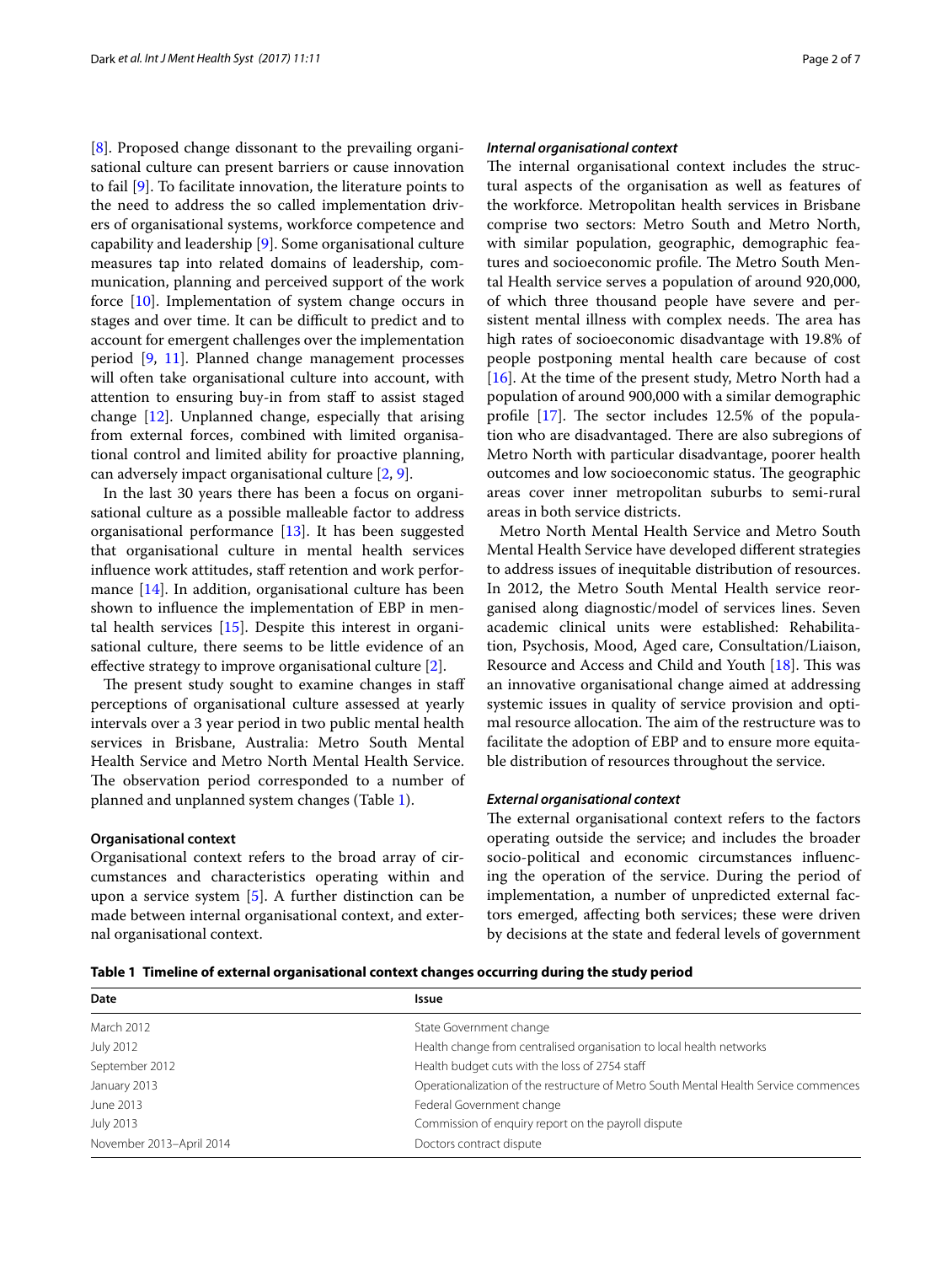(Table [1\)](#page-1-0). The Australian health system involves three layers of government. The Commonwealth government is responsible for the universal medical and pharmaceutical benefits schemes, the cost of which is met in part by national health insurance. The State and Territory governments are primarily responsible for public health services including public hospitals. Local governments provide environmental health and healthy lifestyle programs.

This is a complex interdependent system posing challenges for health reform [\[4](#page-6-2)]. About half of the funding the State and Territory governments use to fund their services come from the Commonwealth government through grants and changes in Commonwealth Government priorities and funding influence the capacity of the State governments to deliver their health services.

Within the 3-year period of this study, a new Queensland state government was elected (in March 2012). Health services were reorganised to establish local area health networks overseen by boards. The state health budget was reduced with the loss of 2754 staff. There were reductions in the Commonwealth Health Budget following the change of government in 2013 (Australian budget 2014–2015) after which the Queensland Health budget was reduced by an estimated two billion dollars [[19\]](#page-6-18).

The health system is increasingly turning to technology to provide data to guide policy decisions but also to improve service management. In Queensland, an attempt to upgrade the payroll system failed; this impacted staff payments and led to a Commission of Inquiry in July 2013. Another protracted dispute occurred (November 2013–April 2014) with an attempt to change public sector medical staff contracts resulting in resignation of medical staff from services.

## **Aim**

The present study sought to explore perceptions of organisational culture in two similar mental health services over a 3 year period.

## Hypotheses

- 1. There would be no significant difference in clinical staff perceptions of organisational culture between Metro South Mental Health Service and Metro North Mental Health Service at baseline.
- 2. At midpoint assessment, Metro South Mental Health Service would have lower scores on the measure of organisational culture compared to Metro North Mental Health Service because of the added impact of organisational restructure.

3. There would be no significant difference in staff perceptions of organisational culture in Metro South Mental Health Service and Metro North Mental Health Service at endpoint assessment because of the relative resilience of organisational culture to change.

# **Methods**

## **Design**

This study used a repeated cross-sectional survey design at three annual time points in Metro South Mental Health Service and Metro North Mental Health Service, in Brisbane.

## **Participants**

Study participants comprised 105 staff members from community teams of the Metro South Mental Health Service  $(N = 54)$  and Metro North Mental Health Service  $(N = 51)$ . The mean age of staff at baseline was 39.73 years (*SD* 9.20 years), at midpoint assessment was 43.13 years (*SD* 10.50 years) and endpoint was 41.37 (*SD* 9.83 years) (Table [2](#page-3-0)).

#### **Sampling procedure**

At each time point (March–April 2013, 2014, 2015), all members of the clinical staff population were identified by the team leaders of each team. The baseline survey was distributed to all clinical staff in hard copy with written consent obtained. At mid- and endpoint assessment, the surveys were distributed via a link sent in an email to potential participants and completed online. Informed consent was implied by the completion of the (non-identified) survey. The survey was open to receive replies for one month at each time point.

### **Measures**

The following information was collected via the surveys administered at each time point:

Socio-demographic characteristics (e.g. age, sex and education) and job classification (e.g. discipline and role) was collected. Staff perception of organisational culture was measured using the Organisational Culture Profile (OCP: [[20\]](#page-6-19)). The OCP is a 65-item questionnaire used to measure an individual's perception of organisational culture tapping into 10 domains; leadership, structure, innovation, job performance, planning, communication, environment, humanistic workplace, development of the individual and socialisation on entry  $[10]$  $[10]$ . The instrument is constructed using a 7-point Likert-type scale with 1 being "strong disagreement" and 7 being "strong agreement". Analysis of the psychometric properties of the OCP in the Australian regional healthcare sector found the domains of leadership, planning, communication and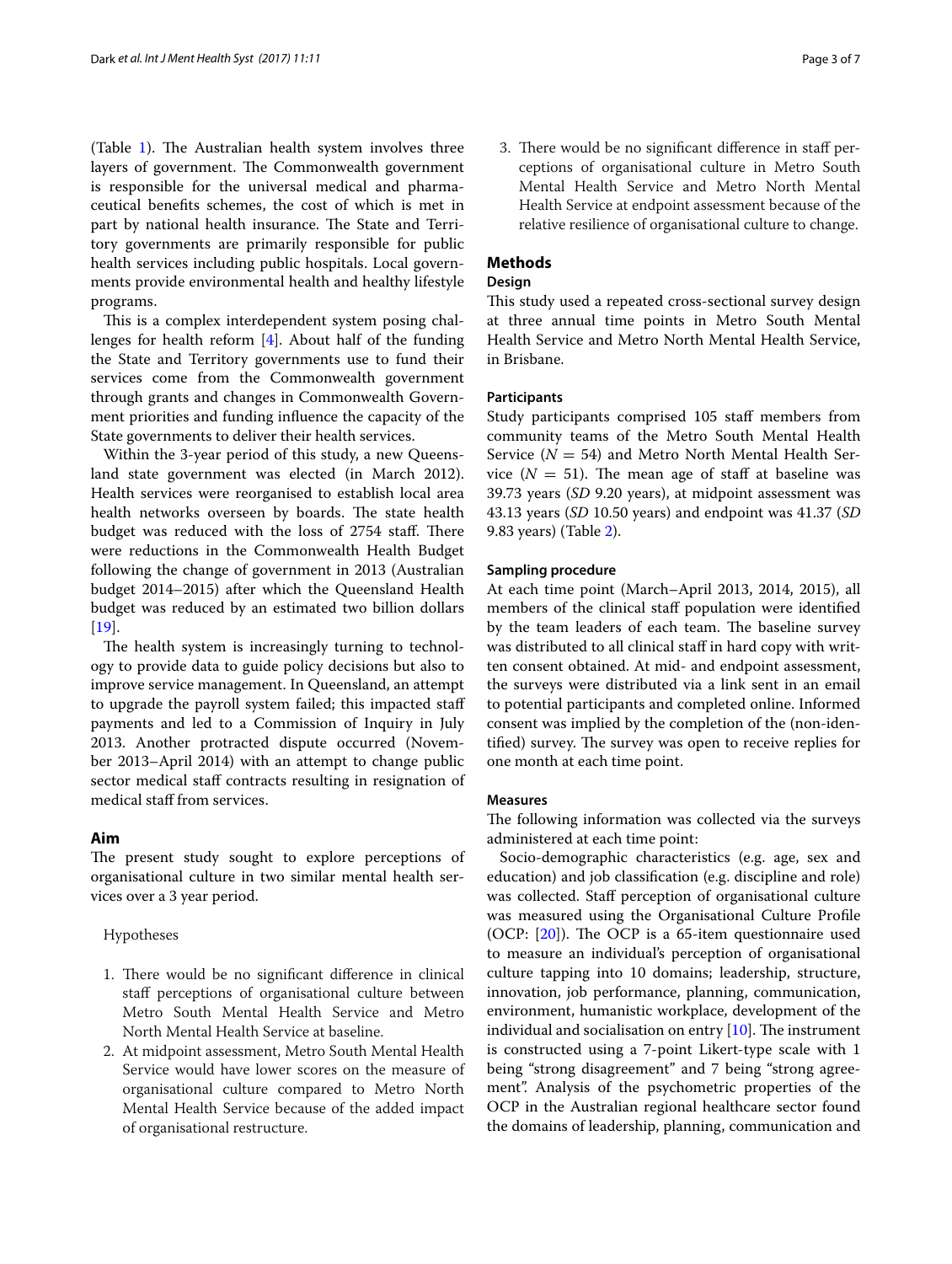| Demographic variables  | <b>Baseline assessment</b> |                          | Mid assessment           |                          | <b>End assessment</b> |         |
|------------------------|----------------------------|--------------------------|--------------------------|--------------------------|-----------------------|---------|
|                        | N                          | $\%$                     | ${\sf N}$                | $\%$                     | N                     | $\%$    |
| Site                   |                            |                          |                          |                          |                       |         |
| Metro south            | 25                         | 46                       | 51                       | 94.4                     | 35                    | 64.8    |
| Metro north            | 26                         | 50.9                     | 32                       | 62.7                     | 24                    | 47.0    |
| Sex                    |                            |                          |                          |                          |                       |         |
| Males                  | 15                         | 29.4                     | 36                       | 43.4                     | 19                    | 32.2    |
| Females                | 36                         | 70.6                     | 47                       | 56.6                     | 40                    | 67.8    |
| Education              |                            |                          |                          |                          |                       |         |
| Secondary              | $\equiv$                   |                          | $\overline{2}$           | 2.4                      | $\mathbf{1}$          | 1.7     |
| Technical college      | 3                          | 5.9                      | $\mathbf{1}$             | 1.2                      | $\mathbf{1}$          | 1.7     |
| Hospital               | $\overline{2}$             | 3.9                      | $\overline{4}$           | 4.8                      | $\overline{0}$        | $\circ$ |
| University             | 22                         | 43.1                     | 38                       | 45.8                     | 30                    | 50.8    |
| Post-graduate          | 24                         | 47.1                     | 37                       | 44.6                     | 27                    | 45.8    |
| Discipline             |                            |                          |                          |                          |                       |         |
| Nursing                | 20                         | 41.2                     | 32                       | 38.6                     | 15                    | 25.4    |
| Allied health          | 12                         | 23.5                     | 24                       | 28.9                     | 19                    | 32.2    |
| Psychology             | 5                          | 9.8                      | 12                       | 14.5                     | 11                    | 18.6    |
| Psychiatry             | $\,8\,$                    | 15.7                     | 15                       | 18.1                     | 8                     | 13.6    |
| Other                  | 5                          | 9.8                      | $\equiv$                 |                          | 6                     | 10.2    |
| Role                   |                            |                          |                          |                          |                       |         |
| Peer support worker    | $\overline{\phantom{0}}$   | $\equiv$                 | $\overline{\phantom{m}}$ | $\overline{\phantom{0}}$ | 5                     | 8.5     |
| Case manager           | 20                         | 39.2                     | 44                       | 53.0                     | 19                    | 32.2    |
| Clinician              | $\overline{4}$             | 7.8                      | $\overline{\phantom{0}}$ |                          | 3                     | 5.1     |
| Nurse                  | 8                          | 15.7                     | 5                        | 6.0                      | $\equiv$              |         |
| Occupational therapist | 3                          | 5.9                      | $\mathbf{1}$             | 1.2                      | $\overline{2}$        | 3.4     |
| Psychologist           | $\mathbf{1}$               | 2.0                      | 8                        | 9.6                      | 11                    | 18.6    |
| Psychiatrist           | $\overline{7}$             | 13.7                     | 6                        | 4.8                      | $\mathbf{1}$          | 1.7     |
| Registrar              | $\equiv$                   | $\overline{\phantom{0}}$ | $\overline{4}$           | 7.2                      | 3                     | 5.1     |
| Medical officer        | $\overline{\phantom{0}}$   | ÷                        | $\mathbf{1}$             | 1.2                      |                       |         |
| Team leader            | 1                          | 1                        | 8                        | 9.6                      | 9                     | 15.3    |
| Professional lead      | 1                          |                          | $\overline{1}$           | 1.2                      | 1                     | 1.7     |
| Other                  | $\overline{4}$             | 3.9                      | 5                        | $6.0$                    | 5                     | 8.5     |

<span id="page-3-0"></span>**Table 2 Characteristics of participants at each survey occasion**

Baseline  $N = 51$ , Mid Assessment  $N = 83$ , End Assessment  $N = 59$ 

humanistic workplace as reliable dimensions ( $\alpha$  > .80) [\[1](#page-6-0)]. Thus, the present study sought to examine the reliable domains of leadership, planning, communication and humanistic workplace; and excluded job performance, and development of the individual from the analyses.

# **Statistical analyses**

Data were analysed using Statistical Package for Social Sciences (SPSS) version 20. Independent single sample *t*-tests were used to compare staff perceptions of organisational culture in Metro South Mental Health Service compared to Metro North Mental Health Service at each of the three time points (baseline, midpoint and endpoint). *p* values <.05 were considered statistically significant.

# **Results**

# **Response rates**

The staffing profile of respondents at the three timepoints is provided in Table [2.](#page-3-0) Fifty-one staff (48.3%) responded to the survey at baseline, 83 (79%) at midassessment and 59 (56.2%) at end-assessment. A greater percentage of respondents came from Metro South Mental Health Service at midpoint (61% Metro South Mental Health Service, 38.6% Metro North Mental Health Service) and end-assessment (59% Metro South Mental Health Service, 40.7% Metro North Mental Health Service) (Table [2](#page-3-0)). The majority of respondents had university or post graduate qualifications. Over 50% of the participants were female across the three time-points. A typical rank ordering of staffing profiles for Metro South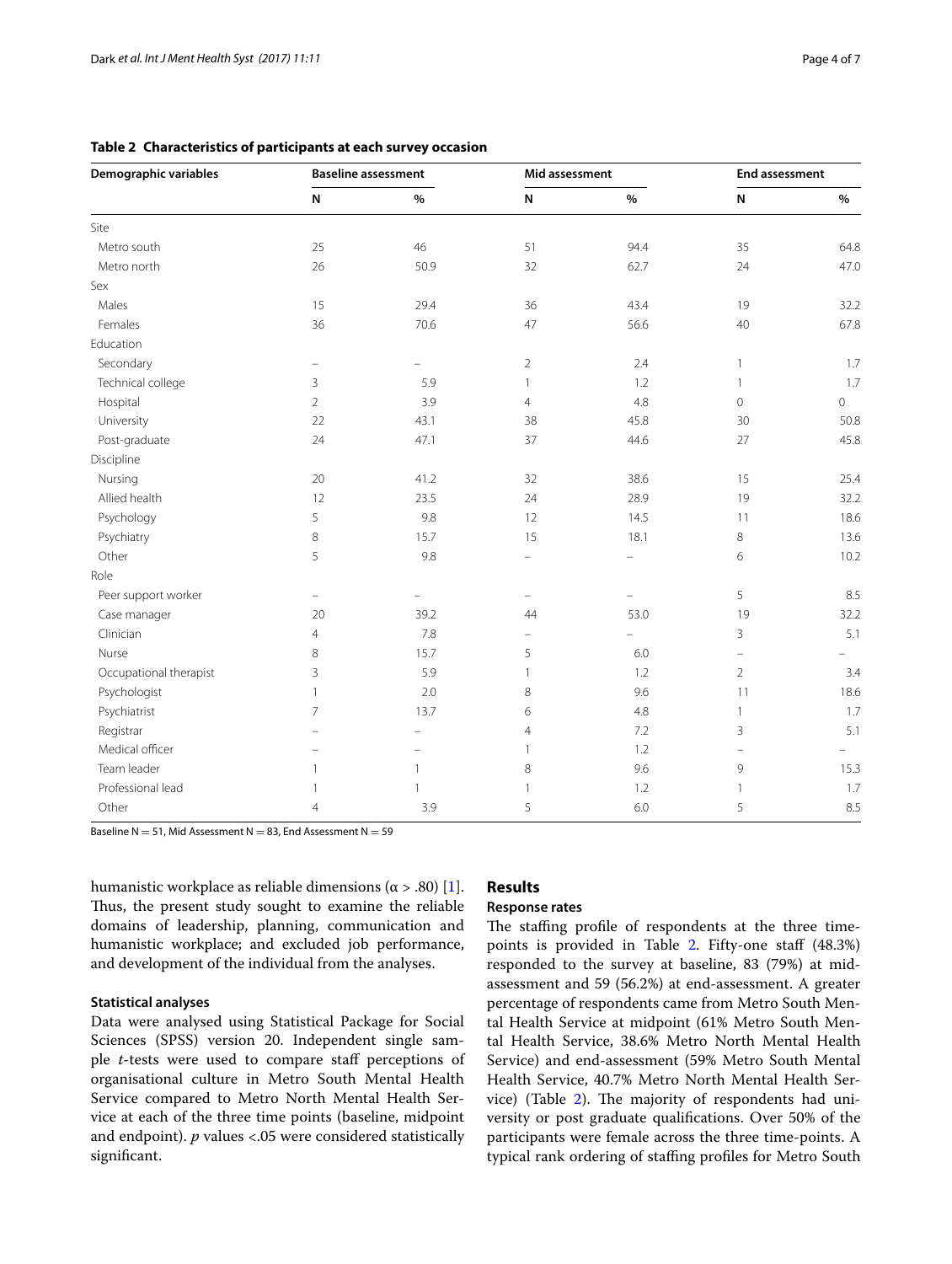Mental Health Service and Metro North Mental Health Service is 50% nursing staff, 30% allied health, 10% psychologist and 10% medical. Although the rank order of disciplines responding reflected this staffing profile at baseline and midpoint, there were relatively fewer responses from nurses at endpoint. The most commonly endorsed role was "case manager" which reflects the dominant tasks required of community mental health workers in the services studied.

#### **Comparing Metro North and Metro South**

There was no significant difference between Metro South Mental Health Service and Metro North Mental Health Service on any of the four included OCP domain scores at baseline (Table [3\)](#page-4-0). At midpoint, significantly lower scores were observed in leadership (*t* [81] = 3.73,  $p = .0001$ , planning (*t* [81] = 2.72,  $p = .008$ ), communication ( $t$  [81] = 2.68,  $p = .009$ ) and humanistic ( $t$  $[81] = 2.36$ ,  $p = .026$ ) domains in Metro South Mental Health Service compared to Metro North Mental Health Service (Table [3](#page-4-0)). No significant differences between Metro South Mental Health Service and Metro North Mental Health Service in OCP scores were found at endpoint assessment (Table [3\)](#page-4-0).

## **Discussion**

The present study sought to explore organisational culture in two mental health services over a 3 year period during which time various planned and unplanned system changes occurred. Organisational culture is reported to be relatively robust and difficult to alter [[3](#page-6-1)]. Although mental health systems are renowned for being complex systems that frequently need to absorb challenges, the confluence of forces impacting on mental health services in Queensland in the period of 2013–2015 was unusual and severe, impacting on staffing levels (redundancies) and staff morale (payroll dispute and Doctors contract dispute) (Table [1\)](#page-1-0).

Consistent with the first hypothesis, there were no significant differences between the organisational culture of each service at baseline.

Consistent with the second hypothesis, we found that Metro South Mental Health Service had lower scores across all four included organisational culture domains at mid-assessment compared to Metro North. This research cannot determine causal links for the change in measures of organisational culture but the change occurred at a time corresponding with the impact of additional fiscal restraint and the initiation of structural changes specific to that service during 2013.

The implementation literature refers to absorptive capacity of organisations—inferring that there is a

<span id="page-4-0"></span>

|                                          |  |  |  |  | Table 3 Means and standard deviations of organisational |  |  |  |
|------------------------------------------|--|--|--|--|---------------------------------------------------------|--|--|--|
| culture domains across assessment points |  |  |  |  |                                                         |  |  |  |

| <b>Assessment point</b> | Site                    | Organisational<br>culture domain | Mean SD                                                                                                                      |      |
|-------------------------|-------------------------|----------------------------------|------------------------------------------------------------------------------------------------------------------------------|------|
| Baseline assessment     | Metro North<br>$N = 26$ | Leadership                       | 4.92                                                                                                                         | 1.34 |
|                         |                         | Planning                         | 5.00                                                                                                                         | 1.28 |
|                         |                         | Communication                    | 4.54<br>4.70<br>4.96<br>4.78<br>4.51<br>4.81<br>5.15<br>5.00<br>4.60<br>4.68<br>4.08<br>4.24<br>3.76<br>4.09<br>5.19<br>4.94 | 1.31 |
|                         |                         | Humanistic                       |                                                                                                                              | .73  |
|                         | Metro South             | Leadership                       |                                                                                                                              | 1.12 |
|                         | $N = 25$                | Planning                         |                                                                                                                              | .92  |
|                         |                         | Communication                    |                                                                                                                              | 1.19 |
|                         |                         | <b>Humanistic</b>                |                                                                                                                              | 1.05 |
| Mid assessment          | Metro North<br>$N = 32$ | Leadership                       |                                                                                                                              | 1.07 |
|                         |                         | Planning                         |                                                                                                                              | 1.20 |
|                         |                         | Communication                    |                                                                                                                              | 1.36 |
|                         |                         | Humanistic                       |                                                                                                                              | 1.08 |
|                         | Metro South<br>$N = 51$ | Leadership                       |                                                                                                                              | 1.37 |
|                         |                         | Planning                         |                                                                                                                              | 1.32 |
|                         |                         | Communication                    |                                                                                                                              | 1.39 |
|                         |                         | Humanistic                       |                                                                                                                              | 1.20 |
| <b>Fnd assessment</b>   | Metro North             | Leadership                       |                                                                                                                              | 1.12 |
|                         | $N = 24$                | Planning                         | 4.44<br>4.56<br>5.16<br>5.12<br>4.42<br>4.74                                                                                 | .98  |
|                         |                         | Communication                    |                                                                                                                              | .97  |
|                         |                         | <b>Humanistic</b>                |                                                                                                                              | 1.09 |
|                         | Metro South             | Leadership                       |                                                                                                                              | 1.20 |
|                         | $N = 35$                | Planning                         |                                                                                                                              | 1.05 |
|                         |                         | Communication                    |                                                                                                                              | 1.15 |
|                         |                         | Humanistic                       |                                                                                                                              | .92  |

threshold above which adverse effects may occur or context which may not be favourable to implementation [\[21](#page-6-20)]. The added stressor of unplanned changes and plannedbut -major organisational restructure may have exceeded the absorptive capacity of Metro South Mental Health Service as reflected in staff perceptions of organisation culture at midpoint assessment.

The third hypothesis was also supported, with recovery in organisational culture as measured by the OCP at endpoint being consistent with the reported "elastic" nature of organisational culture [\[8](#page-6-6)]. In addition, the extraordinary and unplanned nature of some of the stressors may have created a crisis that enabled positive and relatively rapid organisational change that may have been difficult to enact in usual circumstances.

Current health services have incorporated modern organisational processes and regularly plan and use change management principles to innovate and improve [[21\]](#page-6-20). The Metro South Mental Health Service had been planning a major service restructure for around a year and was committed to change when the external factors of political change and reorganisation of health from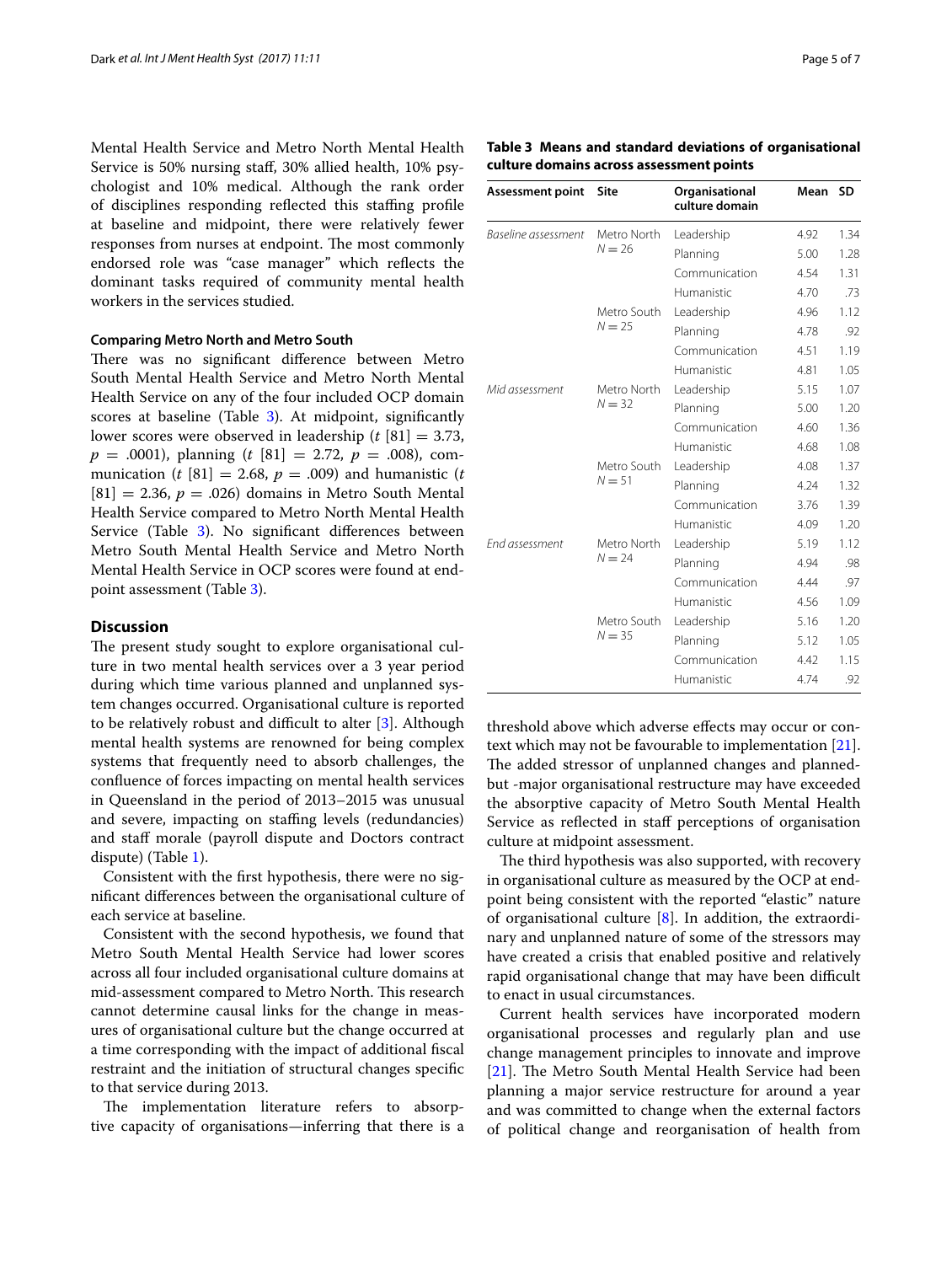centralised to a decentralised structure and budget cuts occurred.

The results of the present study are consistent with the literature  $[6]$  $[6]$  and, as a whole, the staff perceptions of organisational culture within mental health services declined temporarily at a time corresponding to the organisational impact of system changes but returned to baseline levels within a relatively short period of time.

# **Impact of restructure and fiscal restraints**

In Metro South Mental Health Service, where there had been the additional change of internal organisational restructure, the organisational culture deteriorated before rebounding in the 3rd year of the study. These results appear to support the robustness of organisational culture as described in the literature [[3\]](#page-6-1). It is not possible to disentangle whether the internal reorganisation of the service influenced the return of the organisational culture to baseline levels or whether the changes alone have made the organisational culture stronger.

The organisational structural changes in Metro South Mental Health Service were aimed in part at facilitating EBP and required a collective shift in work behaviour that can be perceived as a burden by staff  $[22]$  $[22]$ . An extended process of consultation helped prepare staff for these internal changes. This planning may have enabled greater accommodation of change. The maturation of the functioning of these supporting structures in the 3rd year may have influenced the more positive endorsement of organisational culture in the last survey.

#### **Limitations**

As with all research, the present study suffers from limitations; we identify five of these. First, the study is limited by its cross-sectional design, thus making causality difficult to ascertain. Second, although the described unplanned or planned system change was major, other factors not taken into account may have been influential in the results and therefore it is not possible to know whether these described changes were the cause of the observed results. Third, the OCP questionnaire was part of a larger survey examining the implementation of cognitive therapies within mental health services and may have influenced the responses of those completing with "survey fatigue" and constraint of perceived context to that of cognitive therapies rather than the organisation as a whole. Fourth, the primary author was the principal investigator of the study and a Director within Metro South Mental Health Service; thus, while participant responses were de-identified this may have influenced the way in which staff members reported their perceptions of organisational culture. Fifth, the small sample size limited power to detect differences. The low response rate at baseline and midpoint may mean our results are not representative of the whole population (Table [2\)](#page-3-0).

## **Recommendation for future research and conclusions**

Future research should consider alternative research designs, such as repeated measures, to establish causal links and trends over time. Where data collection is compromised by a participant researcher in a position of power within an organisation, consideration needs to be given to having an objective research team not working within the service being studied.

Surveying a larger population such as all state based mental health services and providing incentive for completed and returned forms would have increased the samples size and return rates enabling more confident predictions about the organisational culture of the health services surveyed.

Overall, our findings suggest that staff perceptions of organisational culture are relatively elastic and organisational culture is able to absorb some change. Any major service reform can and should be well planned as external forces, such as fiscal restraint impinging on the system can be unpredictable and influence successful implementation of change.

The concept of path dependence where the possibility for change is influenced by the history of the organisation is increasingly being recognised as a factor in health reform [\[23](#page-6-22)]. The path dependency theory would be a useful paradigm for any future research.

#### **Abbreviations**

EBP: evidence-based practice; OCP: Organisational Culture Profile; SPSS: statistical package for social sciences.

#### **Authors' contributions**

FD conceived the study, performed the research and drafted 80% of the manuscript and revised the manuscript. HW, NMA, CH, MH, and DC revised the manuscript. EN contributed to the data analysis and editing of the manuscript. All authors read and approved the final manuscript.

#### **Author details**

<sup>1</sup> Metro South Mental Health District, 519 Kessels Road, Macgregor, QLD 4109, Australia. <sup>2</sup> School Public Health, The University of Queensland, Brisbane, Australia.<sup>3</sup> Policy and Epidemiology Group, Queensland Centre for Mental Health Research, Wacol, QLD, Australia. <sup>4</sup> UQ Business School, The University of Queensland, Brisbane, Australia. 5 University of Melbourne, Melbourne, Australia. <sup>6</sup> North Western Mental Health, Melbourne, Australia. <sup>7</sup> Mobile Intensive Rehabilitation Team, Metro South Mental Health District, 519 Kessels Road, Macgregor, QLD 4109, Australia.

## **Acknowledgements**

Not applicable.

#### **Competing interests**

Authors one and six were director and executive manager respectively in Metro South Mental health at the time of this study.